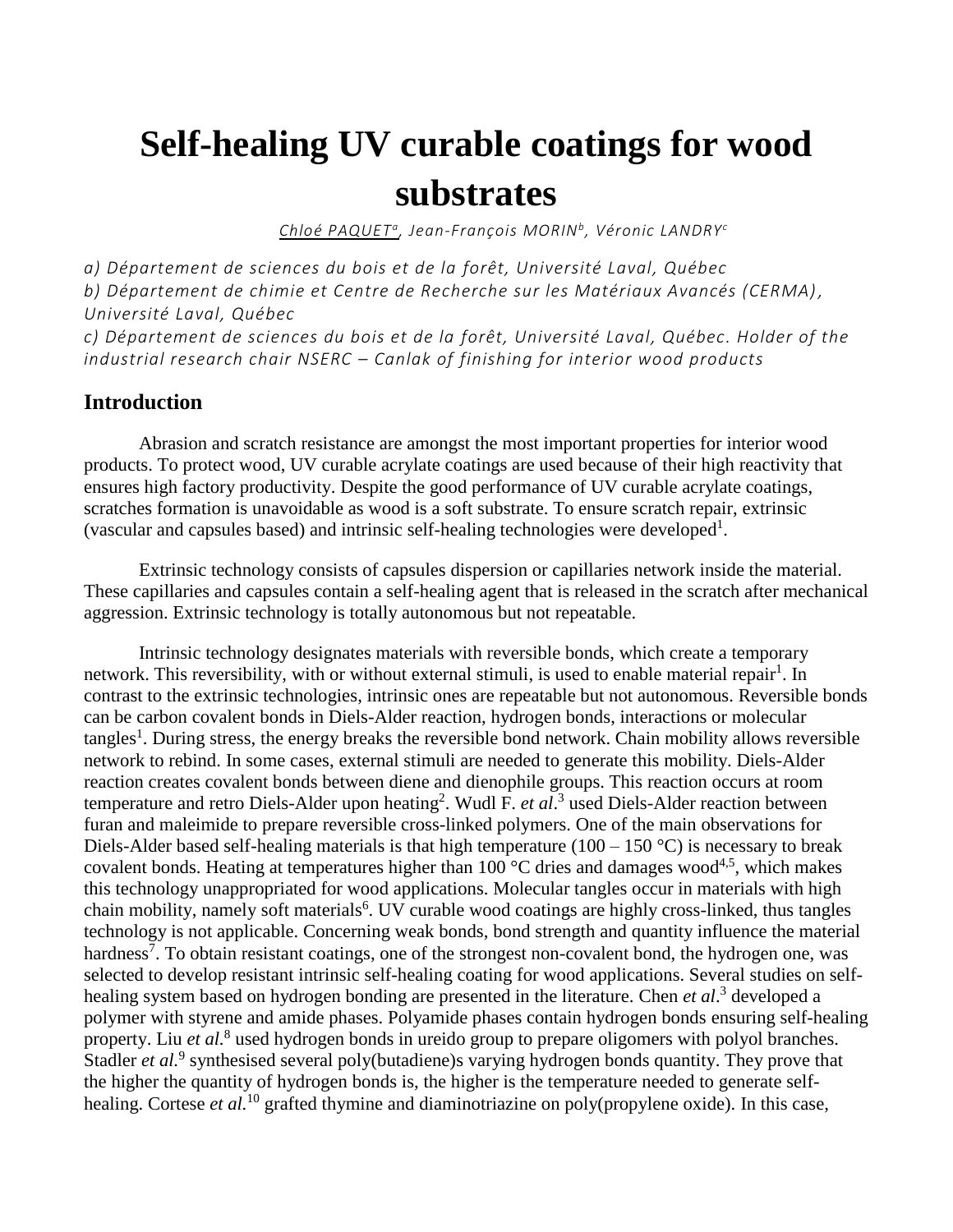hydrogen bonds quantity depends on thymine and diaminotriazine quantity. This study concludes that increasing hydrogen bonds quantity increases polymer crystallinity $10$ .

Therefore, increasing hydrogen bonding increase material crystallinity but also the temperature needed to generate self-healing. To obtain resistant coatings for the daily life, it is necessary to have hard polymers. However, to ensure that wood is not damaged during heating, it is important that self-healing occurs at low temperature (under 100  $^{\circ}$ C). As a result, the challenge is to obtain a UV curable coating resistant ambient conditions that heals under low temperature.

UV curable self-healing coatings are also presented in literature. Wang Z. *et al*. <sup>11</sup> developed UV curable polyurethane which is self-healing. The healing property is based on Diels-Alder reaction and thiol-ene click reaction, and occurs at 90°C. Saman N.M. *et al*. <sup>12</sup> investigated UV curable alkyd coating containing capsules to ensure self-healing behavior. Liu J. *et al*. <sup>13</sup> explored hard core – flexible arm structure. They prepared UV curable polyurethane with hydrogen binding in the flexible part of the material. Thus, hydrogen bond has been used to study UV curable self-healing materials, but only with polyurethane coating. In the case of wood industry, acrylate UV curable coatings are investigated.

The objective of this work was to develop and evaluate intrinsic self-healing formulation applicable to wood industry. Intrinsic technology was selected, and more specifically, hydrogen bond. Formulation of UV-curable acrylate coatings creating hydrogen bond was developed, and their selfhealing behavior has been characterized.

# **Experimental section**

### **Materials**

Monomers and oligomers selected are low toxicity acrylates with alcohol or amide groups providing intermolecular hydrogen interactions. Based on preliminary study on mechanical properties, two monomers and two oligomers were selected to test their self-healing behavior. The two monomers with alcohol groups were HEMA and HPPA, presented in [Table 1.](#page-2-0) The two oligomers selected were acrylated allophanate (AA1, AA2) presented in [Table 1.](#page-2-0) The reference coating, without hydrogen bond, was prepared from HDDA and EDA.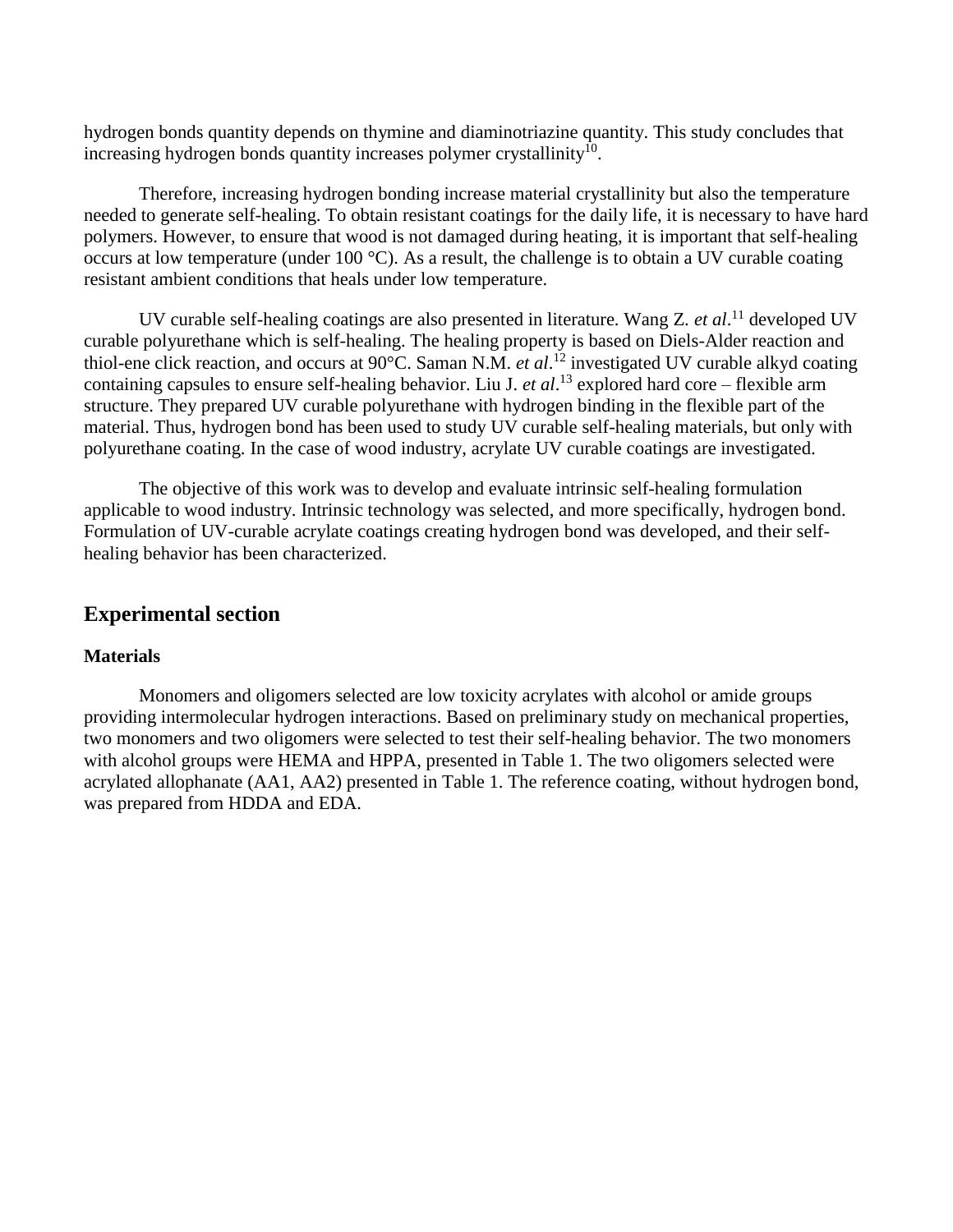<span id="page-2-0"></span>

| <b>Abbreviation</b> | <b>Name</b>                                                                                                  |  | <b>Supplier</b> | <b>Function</b>                                |
|---------------------|--------------------------------------------------------------------------------------------------------------|--|-----------------|------------------------------------------------|
| <b>HDDA</b>         | 1,6-Hexanediol diacrylate                                                                                    |  | Canlak          | Monomer                                        |
| <b>HEMA</b>         | 2-Hydroxyethyl methacrylate                                                                                  |  | Sigma-Aldrich   | Monomer                                        |
| <b>HPPA</b>         | 2-Hydroxy-3-phenoxypropyl<br>acrylate                                                                        |  | Sigma-Aldrich   | Monomer                                        |
| 1173                | Irgacure 1173: 2-Hydroxy-2-<br>methylpropiophenone                                                           |  | Canlak          | Photoinitiator<br>absorption peak at<br>240 nm |
| AA1                 | Ebecryl 4738: Aliphatic urethane<br>acrylate, hard resin                                                     |  | Allnex          | acrylated allophanate<br>oligomer              |
| AA2                 | Ebecryl 4666: Unsaturated aliphatic<br>urethane acrylate, hard resin<br>Epoxy diacrylate resin<br><b>EDA</b> |  | Allnex          | acrylated allophanate<br>oligomer              |
|                     |                                                                                                              |  | Canlak          | epoxy acrylate<br>oligomer                     |

Table 1: Components used in coatings formulation

### **Coating formulation and application procedure**

Each formulation was prepared from one monomer, one oligomer and one photoinitiator (1173). The ratio of monomer/oligomer was set to reach a viscosity of 2000 cP. Oligomer, monomer, and photoinitiator were added successively in a metallic flask and stirred with a high-speed disperser (Dissolver DISPERMAT LC30) at 600 rpm. [Table 2](#page-2-1) presents the formulations composition, the viscosity and the molar functionality. The formulations' molar functionality was calculated using Equation [\(1\)](#page-2-2)

<span id="page-2-2"></span>
$$
\bar{f} = \frac{f1 * n1 + f2 * n2}{n1 + n2} \tag{1}
$$

<span id="page-2-1"></span>with f being the functionality and n the moles quantity.

Table 2: Description of the formulation, with the ratio and the viscosity measurements

| $n^{\circ}$ | <b>Monomer</b> | Oligomer   | <b>Hydroxyl</b><br>components | <b>Molar</b><br><b>Functionality</b> | Ratio<br>M/O | <b>Viscosity</b><br>at 5 rpm | <b>Viscosity</b><br>at 50 cP |
|-------------|----------------|------------|-------------------------------|--------------------------------------|--------------|------------------------------|------------------------------|
| 1           | <b>HDDA</b>    | <b>EDA</b> | $\Omega$                      | 2                                    | 17.5/82.5    | 2315 cP                      | 2486 cP                      |
| 2           | <b>HEMA</b>    | <b>EDA</b> |                               | 2                                    | 17.5/82.5    | 2387 cP                      | 2522 cP                      |
| 3           | <b>HPPA</b>    | <b>EDA</b> |                               | 1.9                                  | 45/55        | 2267 cP                      | 2408 cP                      |
| 4           | <b>HEMA</b>    | AA1        | $\mathcal{D}_{\mathcal{L}}$   | 2.9                                  | 17.5/82.5    | 2336 cP                      | 2454 cP                      |
| 5           | <b>HPPA</b>    | AA1        | 2                             | 2.6                                  | 45/55        | 2188 cP                      | 2254 cP                      |
| 6           | <b>HEMA</b>    | AA2        | 2                             | 3.9                                  | 19/81        | 2245 cP                      | 2351 cP                      |
| 7           | <b>HPPA</b>    | AA2        | 2                             | 3.5                                  | 50/50        | 2135 cP                      | 2313 cP                      |

The formulations were applied on several substrates (glass or metallic panel according to tests) with a square applicator film (PA-5353, from BYK) of 100  $\mu$ m thickness. The films were cured in an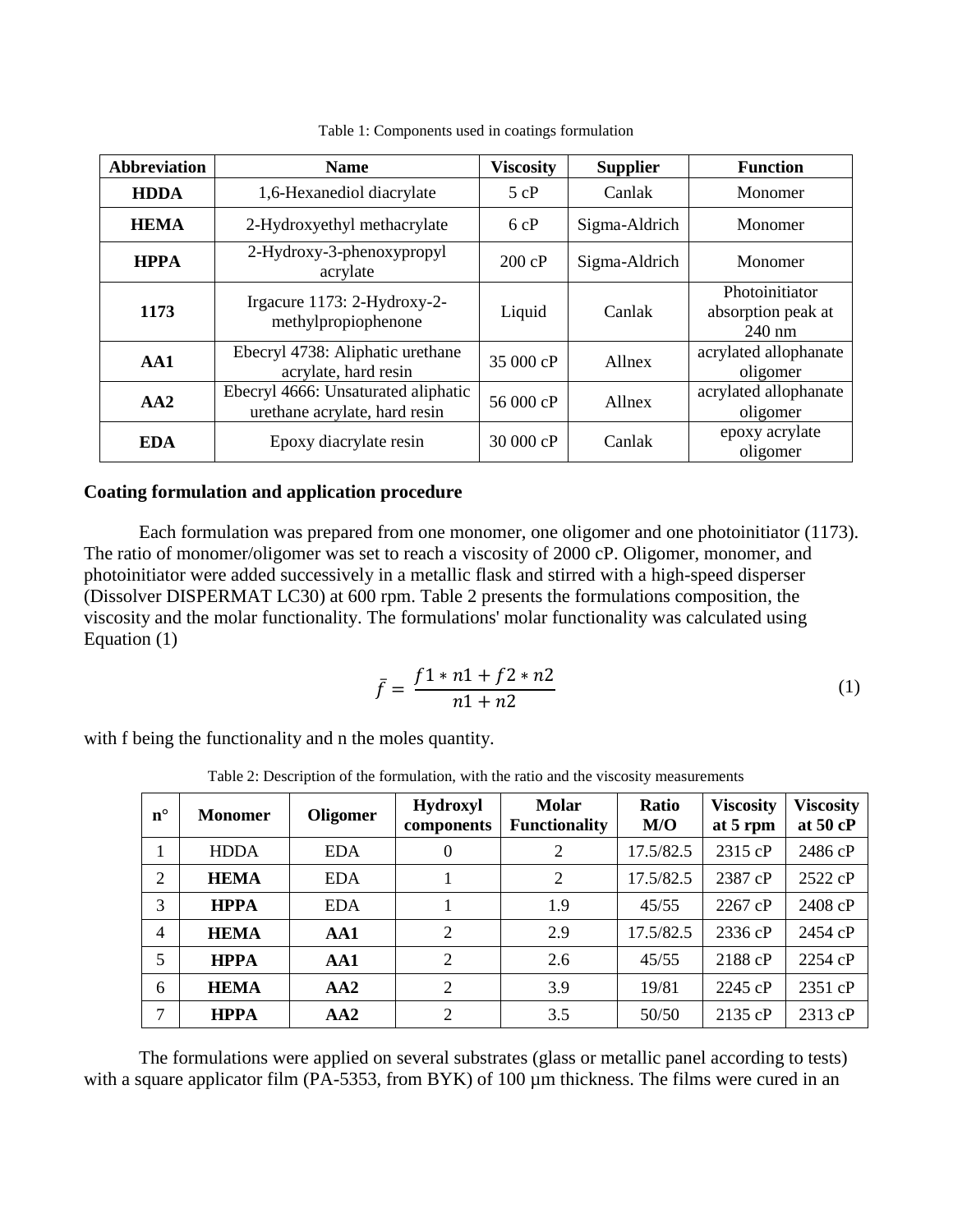UV oven (ATG 160 305 from Ayotte techno gaz) at  $150 \text{ mW/cm}^2$  200 mJ/cm<sup>2</sup>. A mercury lamp (UV mac 10 from Nordson) emitting at 200-300 nm was used.

### **Photo-Differential scanning calorimetry (Photo-DSC)**

Photo-DSC was performed with a Mettler Toledo DSC 822e and the LC5 UV mercury spotlight (from Hamamatsu). The lamp intensity was set to 50 mW/cm² with an emission wavelength ranging from 240 nm to 400 nm.  $1.9 \pm 0.1$  mg of each formulation was deposited in open aluminum pan. Samples were irradiated for 1 min. The resulting curve corresponds to the difference of heat flow between the reference (empty pan) and the sample. The measure was performed at constant temperature (30 °C) using the following method: (1) 1 min without irradiation, (2) 1 min with UV light, (3) 2.5 min without irradiation, (4) 1 min with UV light and (5) 0.5 min without irradiation. The first irradiation ensures the photo-polymerisation, the second one was performed to measure the irradiation energy as a blank curve. The second irradiation segment was subtracted from the first one. The integration of the resulting curve was calculated. Then, the conversion was estimated by the StarE software from the integration and the theoretical enthalpy. This last parameter was calculated as described by the Equation [\(2\)](#page-3-0)

$$
\Delta H \text{ theoretical} = \frac{f_{\text{oligo}} * W_{\text{oligo}} * \Delta H_{\text{acrylate}}}{M_{\text{oligo}}} + \frac{f_{\text{mono}} * W_{\text{mono}} * \Delta H_{\text{acrylate}}}{M_{\text{mono}}}
$$
(2)

with f being the functionality, W the weight fraction, M the molar mass, and  $\Delta H$  acrylate is 86 kJ/mol<sup>14</sup>.

### **Dynamic mechanical analysis measurements (DMA)**

DMA measurements were performed from 30  $\degree$ C (or 0  $\degree$ C for low glass transition temperature  $(T_g)$  coating) until  $T_g + 70$  °C at 3 °C/min. The parameters selected were the following: 125 % of force track, preload at 0.1 N and 0.2 % of strain.  $2.5 \times 0.5$  cm samples were cut using a  $CO<sub>2</sub>$  laser LMC-2000 (laser machine center, from Beam Dynamic). Information obtained by DMA are the loss modulus, the storage modulus and the tan $(\delta)$  curves depending on temperature. The maximum of loss modulus represents the  $T_g$ . The minimum of storage modulus was used to calculate the cross-linking density following Equation [\(3\)](#page-3-1)

<span id="page-3-1"></span><span id="page-3-0"></span>
$$
D_c = \frac{E'}{3^*R^*T}
$$
 (3)

Where E' is the storage modulus in the rubbery plateau at  $T_g + 50$  °C, R is the gas constant and T is the temperature at  $T_g + 50$  °C.

### **Self-healing characterization**

### *Scratch resistance experiments*

Coatings were applied on Q-panels R-36. Scratches were performed using a multi-finger scratch/mar tester (Model 710 from Taber Company), using a 10 N weight and a spherico-conical tip of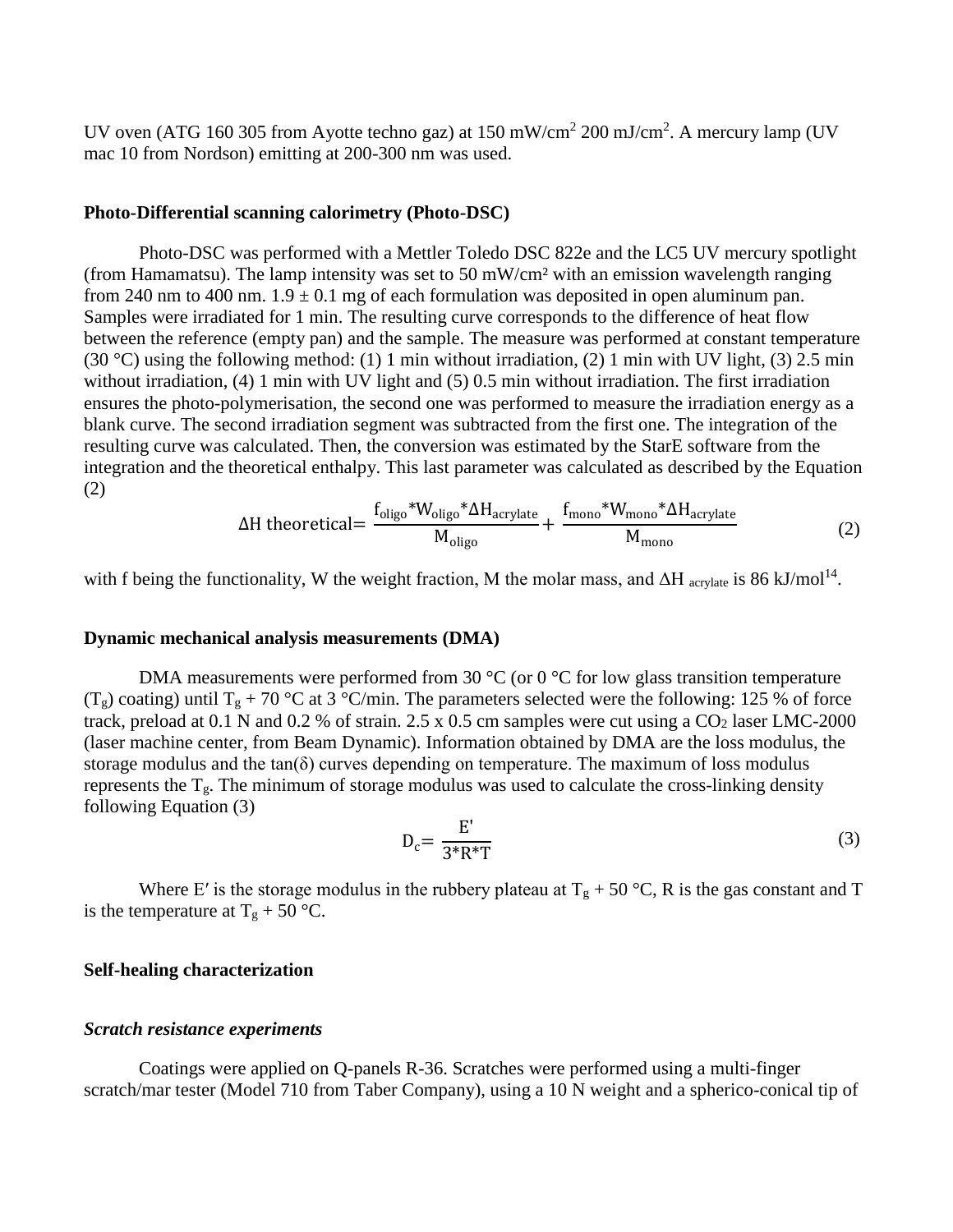1 mm radius. The Dektak 150 contact profilometer (from Veeco) was used to measure scratches' depth. Three coatings were prepared from each formulation. Two scratches were prepared on each coating and three profilometer measurements were performed per scratch. Profilometry measurements were realized using a 2.5 µm radius tip and a 1 mg weight. The profilometer measurement was 2 500 µm in length and 20 s in duration. The software was set on "high and valley" profile at a resolution of 524 µm. From the scratch profile [\(Figure 1\)](#page-4-0), the software measures the scratch depth following Equation [\(4\).](#page-4-1)



# <span id="page-4-1"></span>Scratch depth= Depth at R point – depth at M point  $(4)$

<span id="page-4-0"></span>Scratch depth before and after healing was used to calculate self-healing efficiency [\(5\).](#page-4-2) Healing was performed by placing the sample in an oven at 80 °C for 2 h.

<span id="page-4-2"></span>Self-healing (
$$
\%
$$
) =  $\frac{\text{sratch depth before healing}}{\text{sratch depth after healing}} * 100$  (5)

### *Color measurements*

As abrasion creates white color on the coating, color measurements were used to characterize self-healing property. Coatings were applied on black glass panels (#3720 from BYK) following the application procedure described previously. Abrasion was performed with the Abrasion and washability tester from Elcometer (#1720), using a scotch Brite hand pad 7447 (from 3M) as abrasion pads. 5 cycles of abrasion were performed at a speed of 37 cycles/min. Then, samples were heated at 80 °C for 2 hrs in the oven. Color measurements were performed before and after abrasion tests and after heating.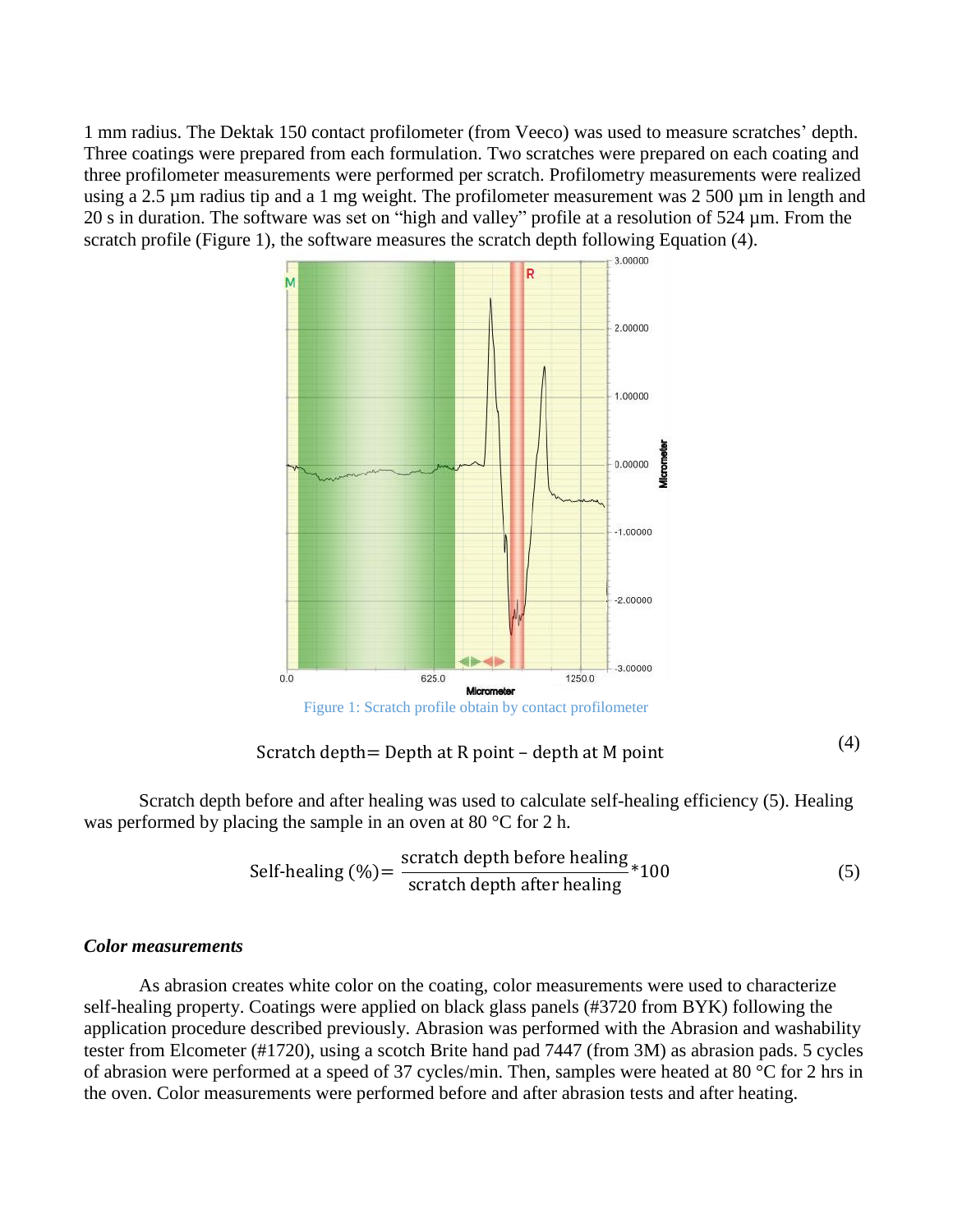Coatings' color was measured using a X-rite Ci6x spectrophotometer. L\*, a\*, b\* values were retrieved from the colorIQ software. The color difference ΔE (before and after healing) was calculated in CIELab system as described in Equation [\(6\):](#page-5-0)

<span id="page-5-0"></span>
$$
\Delta E = \sqrt{\Delta L^2 + \Delta a^2 + \Delta b^2} \tag{6}
$$

# **Results and discussion**

### **Photo-DSC**

The photo-DSC measures the enthalpy of photo-polymerisation to calculate the conversion yield of the acrylate formulation. Table 3 presents the results of photo-DSC measurements.

| $\mathbf{n}^{\circ}$ | <b>Formulation</b> | <b>Integration</b> | <b>AH</b> theoretical | <b>Conversion</b> |
|----------------------|--------------------|--------------------|-----------------------|-------------------|
|                      | <b>HDDA - EDA</b>  | 0.53               | 262                   | 33.8%             |
| 2                    | $HEMA - EDA$       | 0.46               | 244                   | 41.3%             |
| 3                    | <b>HPPA - EDA</b>  | 0.43               | 249                   | 42.0%             |
| 4                    | $HEMA - AA1$       | 0.63               | 381                   | 41.5 %            |
| 5                    | $HPPA - AA1$       | 0.61               | 341                   | 36.0%             |
| 6                    | $HEMA - AA2$       | 0.62               | 347                   | 36.1 %            |
| 7                    | $HPPA - AA2$       | 0.62               | 338                   | 34.6 %            |

Table 3: Conversion yield of formulations calculated from the photo-DSC measurement

Photo-DSC results indicate conversion yields between 35 % and 42 %. These rather low yields can be attributed to the low lamp intensity of 50 mW/cm<sup>2</sup> (the maximum of the lamp), instead of the 150 mW/cm<sup>2</sup> generally used for the irradiation for these acrylate coatings photo-polymerisation. Also, these coatings are the sealer layer, which does not need to be 100% polymerized to ensure good interlayer adhesion. It is notable that the reference coating (n°1) has the lowest conversion yield due to the highly reactive monomer. The higher the formulation reactivity is, the lower is the conversion yield, as the network will cross-link and stiffen faster. For the same reason, the lower the formulation functionality is, the higher is the conversion yield<sup>15</sup>. This explains the high conversion yield of the coatings  $n^{\circ}2$  and 3, which have functionality of 2 and 1.9, respectively. Conversion yield will be compared with the selfhealing results in the following sections.

### **Dynamic mechanical analysis (DMA)**

DMA measurements were used to characterize the  $T_g$  of the coatings and their cross-linking density. Results are presented in [Table 4](#page-6-0)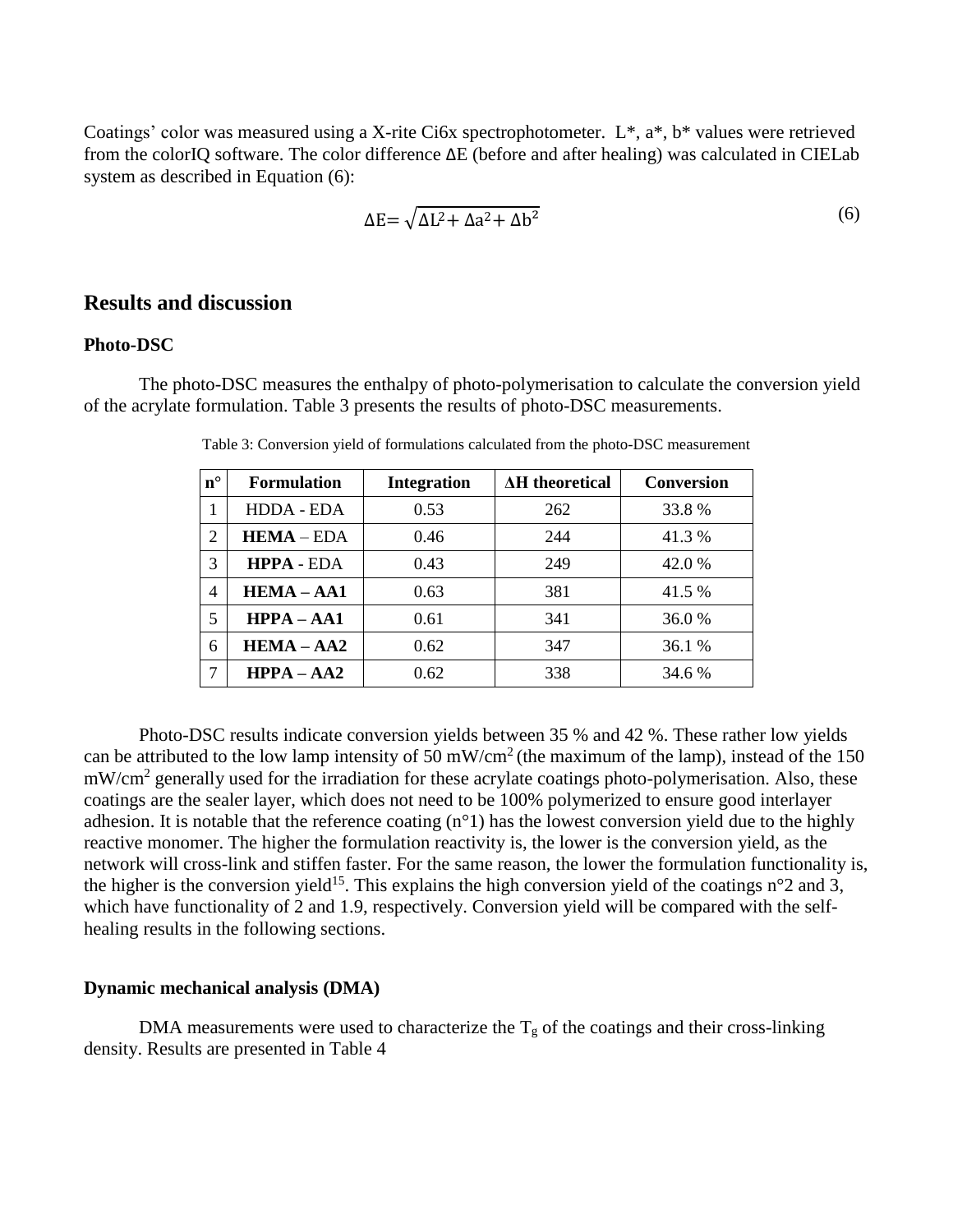<span id="page-6-0"></span>

| $n^{\circ}$ | <b>Formulation</b> | $T_{g}$ (°C) | <b>Cross-linking</b><br>density<br>(mol/m <sup>3</sup> ) | <b>Functionality</b> |
|-------------|--------------------|--------------|----------------------------------------------------------|----------------------|
|             | HDDA - EDA         | $43 \pm 3$   | $620 \pm 108$                                            | 2                    |
| 2           | $HEMA - EDA$       | $42 \pm 0.5$ | $630 \pm 94$                                             | 2                    |
| 3           | <b>HPPA - EDA</b>  | $37 \pm 1$   | $622 + 42$                                               | 1.9                  |
| 4           | $HEMA - AA1$       | $78 \pm 2$   | $3268 \pm 89$                                            | 2.9                  |
| 5           | $HPPA - AA1$       | $55 \pm 1$   | $1963 \pm 163$                                           | 2.6                  |
| 6           | $HEMA - AA2$       | $72 \pm 2$   | $3154 \pm 124$                                           | 3.9                  |
| 7           | $HPPA - AA2$       | $53 \pm 3$   | $1801 \pm 112$                                           | 3.5                  |

Table 4  $T_g$  and cross-linking density obtained by DMA measurements

It is notable that the  $T_g$  follows the same pattern as the cross-linking density. The  $T_g$  represents the temperature at which the material changes from glass to rubber state. In the glass state, the polymer chains are still, but above the  $T_g$  polymeric chains have enough thermal energy to have mobility. High cross-linking implies low chain mobility, which means that more thermal energy is necessary to ensure chain movements. This explains the relation between the  $T_g$  and the cross-linking density. For the same reason, high formulation functionality induce high cross-linking density, thus high Tg.

The results indicate that coatings with HEMA monomer and acrylated allophanate oligomers (n°4, 6) have high cross-linking density and  $T_g$  values. Also, reference coating HDDA – EDA (n°1) has quite a low  $T_g$  and cross-linking density. The results can be explained by the average coating functionality.

### **Self-healing characterization by scratch depth**

<span id="page-6-1"></span>Self-healing property was characterized using contact profilometry. Scratch depth before and after healing was measured. The resulting self-healing efficiency is presented in [Table 5.](#page-6-1)

| $n^{\circ}$    | <b>Formulation</b> | Average depth<br>scratch $(\mu m)$ | Average depth scratch<br>after healing $(\mu m)$ | <b>Self-healing</b><br>efficiency $(\% )$ |
|----------------|--------------------|------------------------------------|--------------------------------------------------|-------------------------------------------|
| 1              | <b>HDDA - EDA</b>  | $1.6 \pm 0.8 \,\mathrm{\mu m}$     | $1.36 \pm 0.7 \,\mu m$                           | $15 \pm 3 \%$                             |
| 2              | $HEMA - EDA$       | $4.05 \pm 2.6 \,\mu m$             | $2.22 \pm 1.5 \,\mu m$                           | $45 \pm 15 \%$                            |
| 3              | <b>HPPA - EDA</b>  | $4.4 \pm 0.8 \,\mathrm{\mu m}$     | $3.8 \pm 0.6 \,\mu m$                            | $14 \pm 2 \%$                             |
| $\overline{4}$ | $HEMA - AA1$       | $1.76 \pm 0.1 \,\mu m$             | $0.37 \pm 0.2 \,\mu m$                           | $83 \pm 11 \%$                            |
| 5              | $HPPA - AA1$       | $0.45 \pm 0.07 \,\mu m$            | $0.37 \pm 0.01 \,\mu m$                          | $18 \pm 9 \%$                             |
| 6              | $HEMA - AA2$       | $1.15 \pm 0.4 \,\mathrm{\mu m}$    | $0.92 \pm 0.4 \,\mathrm{\mu m}$                  | $20 \pm 6 \%$                             |
| $\mathcal{I}$  | $HPPA - AA2$       | $0.22 \pm 0.04 \,\mu m$            | $0.2 \pm 0.02 \,\mu m$                           | $9 \pm 1 \%$                              |

Table 5: Scratch self-healing results measure by contact profilometry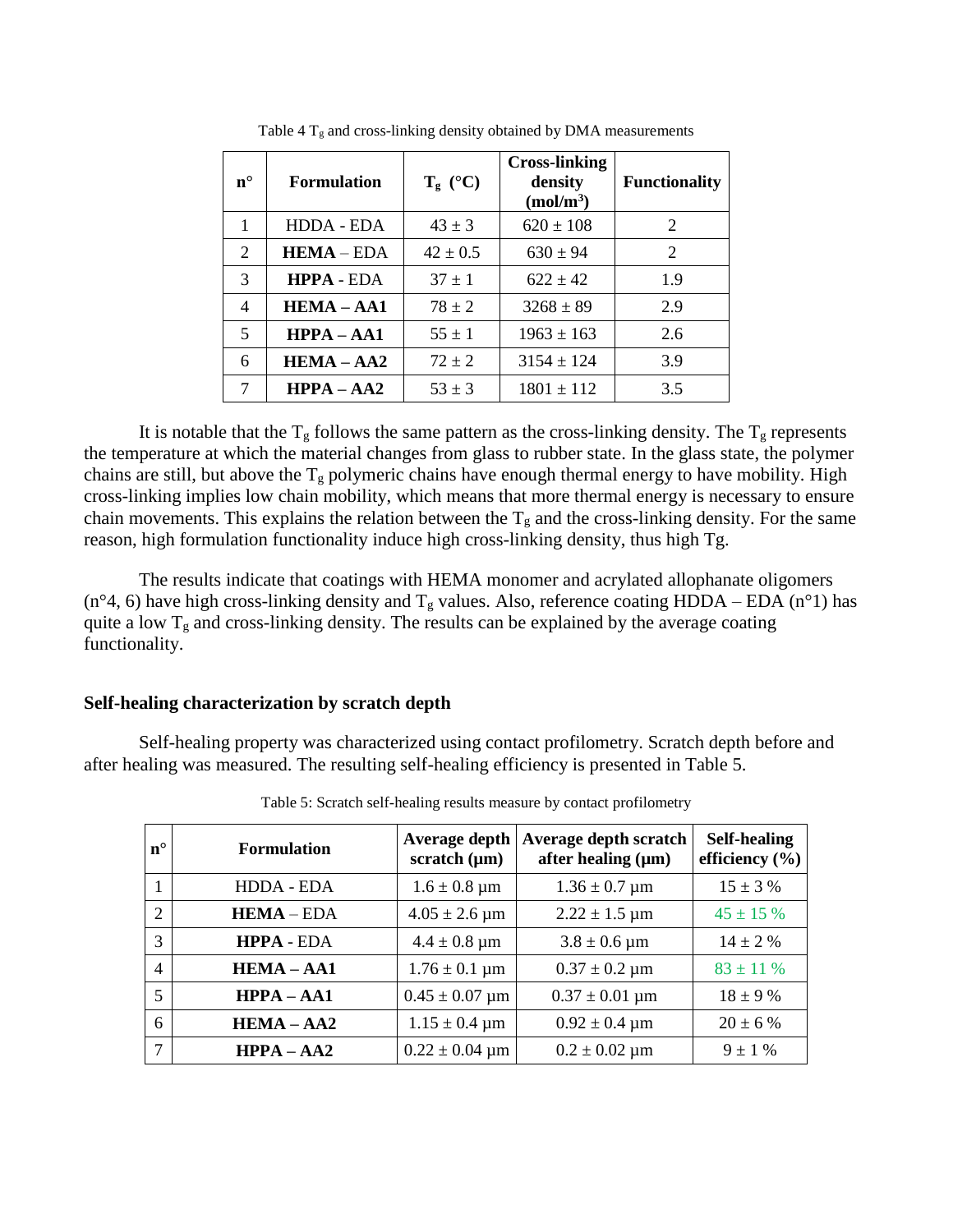The coating HEMA – AA1  $(n^{\circ}4)$  presents the highest self-healing efficiency. Also, the coating HEMA – EDA ( $n^{\circ}2$ ) shows self-healing property. The coating  $n^{\circ}2$  has only one component with hydroxyl groups, leading to a low quantity of hydrogen bonds. This explains the lower healing efficiency compared to coating n°4. The reference coating (n°1) does not have reversible bond. The 15% of scratch depth return measured is due to the elastic return. In fact, the heating at 80 °C release elastic stress of the material induced by the scratch. Thus, the low healing efficiency is considered as the elastic part of the stress. It is notable that HPPA monomer and AA2 oligomer do not provide self-healing. This could be due to steric hindrance as HPPA monomer contains an aryl group.

According to this study, two coatings (n°2 and 4) show self-healing behavior. HEMA monomer provide self-healing property. Also, the higher the hydrogen bonds quantity is, the higher is the selfhealing efficiency. It is notable that the self-healing coatings are also the ones with the highest conversion. These results have shown that coatings can have enough chain mobility to repair even when they are highly cross-linked.

### **Self-healing characterization by color measurements**

<span id="page-7-0"></span>A new method is used to characterize self-healing property. As scratches' formation on transparent coatings leads to whitening (due to light diffusion on roughness), color measurements can be used to measure healing efficiency. If the coating is self-healing, it should normally revert to transparent after heating. ΔE is the color change of the coating after abrasion, before and after heating. Low ΔE means that the coating does not change during heating, so no healing occurs. High ΔE means that the color of the coating change, in this case reverts to transparent. Coatings with high ΔE thus have high self-healing efficiency behavior. The results are presented in [Table 6.](#page-7-0)

| $\mathbf{n}^{\circ}$ | <b>Formulation</b> | Average $\Delta E$ |
|----------------------|--------------------|--------------------|
|                      | HDDA - EDA         | $0.2 \pm 0.01$     |
| 2                    | $HEMA - EDA$       | $0.95 \pm 0.05$    |
| 3                    | <b>HPPA - EDA</b>  | $0.41 \pm 0.18$    |
|                      | $HEMA - AA1$       | $0.96 \pm 0.17$    |
| 5                    | $HPPA - AA1$       | $0.28 \pm 0.16$    |
| 6                    | $HEMA - AA2$       | $0.54 \pm 0.20$    |
|                      | $HPPA - AA2$       | $0.09 \pm 0.03$    |

Table 6: Self-healing efficiency reported by color measurements

The coatings HEMA – EDA (n<sup>o</sup>2) and HEMA – AA1 (n<sup>o</sup>4) show higher self-healing efficiency. This result coincides with results obtained for the self-healing study on scratch. The values of ΔE are relatively low as the white aspect of abrasion could be due to light scattering on roughness. The color measurement is proceeded without surrounding light, so there is no light scattering. This can explain the low ΔE values. Theoretically ΔE inferior to 1 indicates that the difference between the two colors is not noticeable by the observer. To see the difference between two colors, the value of ΔE has to be superior at  $2^{16}$ .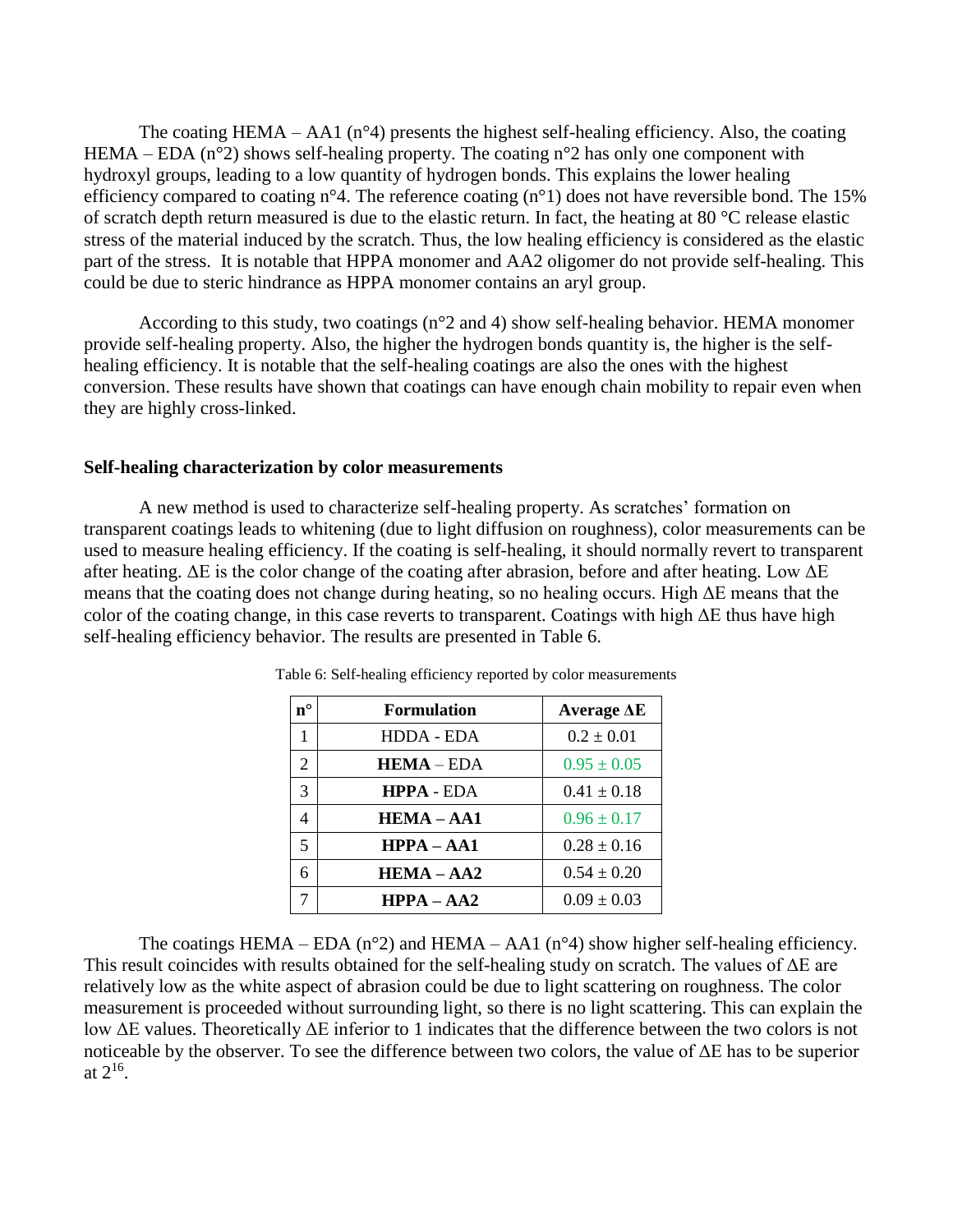# **Conclusion**

This paper reports, self-healing UV curable coatings were studied. The challenge was to obtain resistant UV curable coatings with intrinsic self-healing property, applicable to wood industry. Coatings must be highly cross-linked to be resistant but must have enough chain mobility to allow healing. Results indicate that HEMA monomer and AA1 oligomer provide good self-healing behavior as well as good mechanical properties. Also, the quantity of hydrogen bonds impacts the self-healing efficiency. DMA and photo-DSC measurements show that self-healing coatings (n°2 and 4) are highly cross-linked and one of the most polymerized. The innovation of this paper is to present hydrogen based self-healing behavior on UV curable acrylate coatings. Moreover, the healing occurs at 80 °C. In conclusion, this system is self-healing, highly cross-linked and applicable to wood industry as sealer in finish system.

# **References**

- 1. Blaiszik BJ, Kramer SLB, Olugebefola SC, Moore JS, Sottos NR, White SR. Self-Healing Polymers and Composites. *Annu Rev Mater Res*. 2010;40(1):179-211. doi:10.1146/annurev-matsci-070909-104532
- 2. Dewar MJS, Pierini AB. Mechanism of the Diels-Alder reaction. Studies of the addition of maleic anhydride to furan and methylfurans. *J Am Chem Soc*. 1984;106(1):203-208. doi:10.1021/ja00313a041
- 3. Chen X, Dam MA, Ono K, et al. A thermally re-mendable cross-linked polymeric material. *Science*. 2002;295(5560):1698-1702. doi:10.1126/science.1065879
- 4. White SR, Sottos NR, Geubelle PH, et al. Autonomic healing of polymer composites. *Nature*. 2001;409(6822):794- 797. doi:10.1038/35057232
- 5. Wilson GO, Porter KA, Weissman H, White SR, Sottos NR, Moore JS. Stability of second generation grubbs' alkylidenes to primary amines: Formation of novel ruthenium-amine complexes. *Adv Synth Catal*. 2009;351(11- 12):1817-1825. doi:10.1002/adsc.200900134
- 6. Meng H, Xiao P, Gu J, et al. Self-healable macro-/microscopic shape memory hydrogels based on supramolecular interactions. *Chem Commun*. 2014;50(82):12277-12280. doi:10.1039/C4CC04760E
- 7. Boyer DB, Chalkley Y, Chan KC. Correlation between strength of bonding to enamel and mechanical properties of dental composites. *J Biomed Mater Res*. 1982;16(6):775-783. doi:10.1002/jbm.820160604
- 8. Liu R, Yang X, Yuan Y, Liu J, Liu X. Synthesis and properties of UV-curable self-healing oligomer. *Prog Org Coat*. 2016;101:122-129. doi:10.1016/j.porgcoat.2016.08.006
- 9. Hilger C, Stadler R. Cooperative structure formation by combination of covalent and association chain polymers: 4. Designing functional groups for supramolecular structure formation. *Polymer*. 1991;32(17):3244-3249. doi:10.1016/0032-3861(91)90148-C
- 10. Cortese J, Soulié-Ziakovic C, Tencé-Girault S, Leibler L. Suppression of Mesoscopic Order by Complementary Interactions in Supramolecular Polymers. *J Am Chem Soc*. 2012;134(8):3671-3674. doi:10.1021/ja2119496
- 11. Wang Z, Liang H, Yang H, et al. UV-curable self-healing polyurethane coating based on thiol-ene and Diels-Alder double click reactions. *Prog Org Coat*. 2019;137:105282. doi:10.1016/j.porgcoat.2019.105282
- 12. Saman NM, Ang DT-C, Shahabudin N, Gan SN, Basirun WJ. UV-curable alkyd coating with self-healing ability. *J Coat Technol Res*. 2019;16(2):465-476. doi:10.1007/s11998-018-0124-x